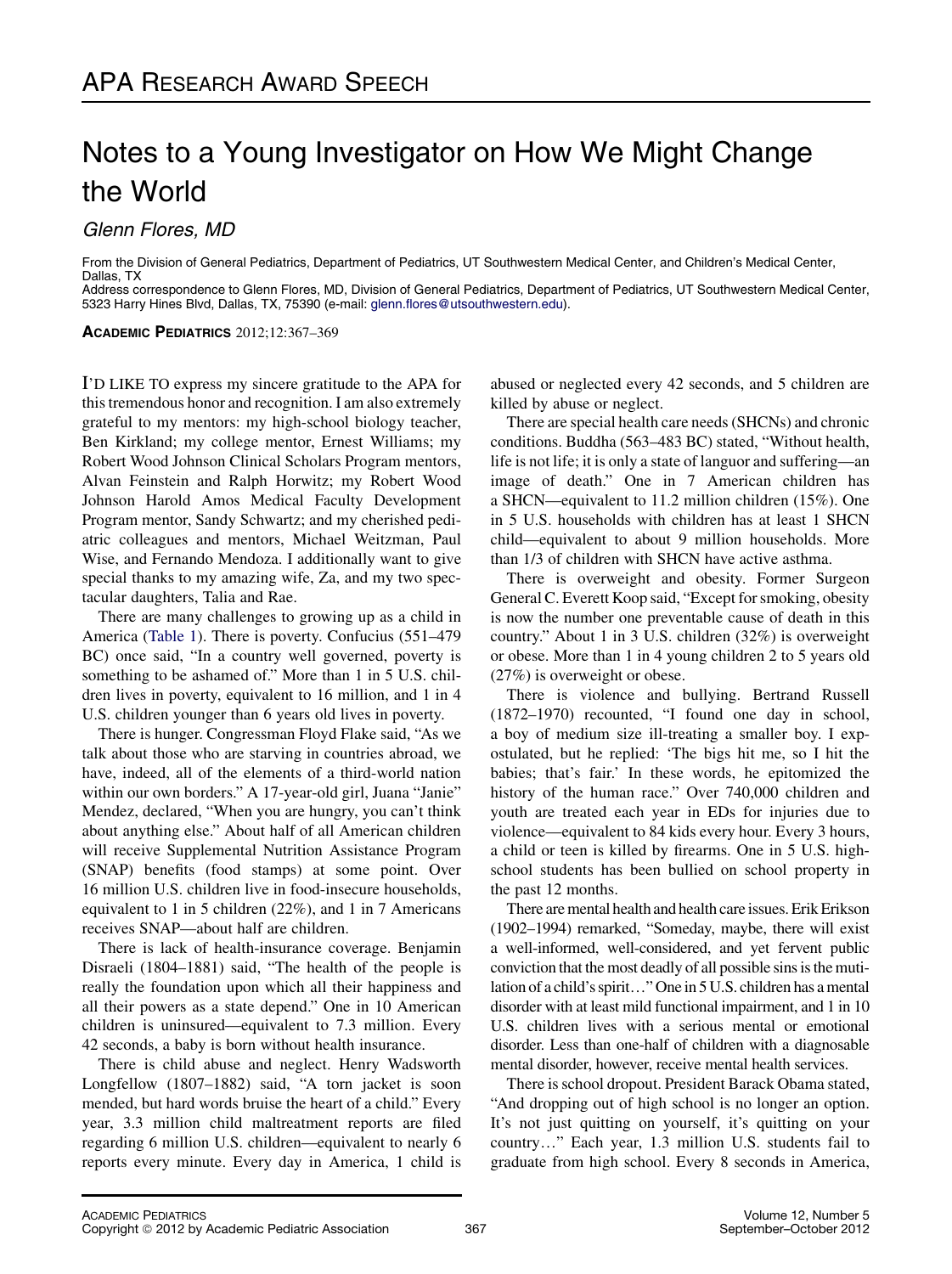<span id="page-1-0"></span>Table 1. The Many Challenges to Growing Up as a Child in America

Poverty Hunger Lack of health insurance coverage Child abuse and neglect Special health care needs and chronic conditions Overweight/obesity Violence and bullying Mental health and health care issues Dropping out of school Teen pregnancy Racial/ethnic disparities

1 high-school student drops out. Every school day, 7000 teenagers become high-school dropouts.

There is teen pregnancy. The Centers for Disease Control and Prevention noted, "Teen pregnancy and childbirth cost U.S. taxpayers an estimated \$9 billion per year because of increased health care and foster-care costs, increased incarceration rates among the children of teen parents, and lost tax revenue from teen mothers who earn less money because they have less education." Someone once observed, "It's hard to raise a child when you're still a child." Each year, almost 750,000 U.S. teenagers 15 to 19 years old become pregnant. The U.S. teen pregnancy rate continues to be one of highest in developed world, at more than twice as high as rates in Canada and Sweden.

There are racial and ethnic disparities in health and health care. Martin Luther King, Jr., (1929–1968) declared, "Of all the forms of inequality, injustice in health care is the most shocking and inhumane." Minority children experience substantial disparities in the aforementioned 10 major public-health challenges for U.S. children. A recent Tech-nical Report from the American Academy of Pediatrics<sup>[1](#page-2-0)</sup> concluded: "Racial/ethnic disparities in children's health and health care are extensive, pervasive, persistent, and occur across the spectrum of health and healthcare." For example, compared with white asthmatic children, African-American asthmatic children are 5 times more likely to die.

So how might we change the world? Vincent Van Gogh (1853–1890) said, "I dream my painting, and then I paint my dream." I offer my suggestions to young investigators on four urgent priorities to tackle (Table 2), and five habits that may help you successfully realize your aspirations for changing the world (Table 3).

# URGENT PRIORITIES

First: tackle the social determinants of health. Let's begin another war on poverty, and let's eliminate childhood poverty. A recent randomized, controlled trial (RCT) published in the New England Journal of Medicine revealed

Table 2. Suggestions to Young Investigators on 4 Urgent Priorities to Tackle

Tackle social determinants of health Reengineer the world Advocate for equity wherever injustice resides Empower children and families to help themselves Table 3. Five Proposed Habits That May Help Young Investigators to Successfully Realize Their Aspirations for Changing the World

Take action Work hard and be persistent Focus your time and effort Don't be afraid to innovate: be different Strive to make a difference

that, among families living in public housing in highpoverty areas, those provided with vouchers to live in low-poverty areas experienced significant reductions in the prevalence of extreme obesity and diabetes.<sup>[2](#page-2-0)</sup>

Second: reengineer the world. All children deserve a healthy, safe, nurturing environment that allows attainment of their full potential. Let's reengineer environments harmful to children so that they become health-promoting. In a JAMA  $RCT<sub>3</sub>$  $RCT<sub>3</sub>$  $RCT<sub>3</sub>$  1997 APA Research Award winner Dr. Michael Weitzman demonstrated that removing leadcontaminated soil from around children's homes and replacing it with clean soil resulted in reduction in children's blood lead levels.

Third, advocate for equity wherever injustice resides. Let's ensure that no child disproportionately suffers because of his or her income, race/ethnicity, primary language, special healthcare needs, or immigration status. An RCT conducted by our team<sup>[4](#page-2-0)</sup> showed that, for Latino children, community-based case managers were substantially more effective than traditional Medicaid/CHIP outreach and enrollment in obtaining health insurance, getting insurance quicker and more continuously, and achieving high parental satisfaction, and that disparities in health care can be eliminated. This research resulted in a Congressional Research Briefing, a bill in the U.S. Senate, and the President's Children's Health Insurance Program Reauthorization Act (ie, CHIPRA) legislation that includes community health workers as means of insuring uninsured children.

Fourth, empower children and families to help themselves. Let's provide opportunities, resources, and guidance that empower children and families to be healthy, productive, and happy. Community-based participatory research may be particularly useful in attaining this goal. An RCT by our team<sup>[5](#page-2-0)</sup> examined the efficacy of a Parent Mentor intervention for minority children with asthma. Parent Mentors were experienced parents of asthmatic children who received training on childhood asthma, met monthly with asthmatic children and their families at community sites, phoned parents monthly, and made home visits. This Parent Mentor intervention resulted in reduced wheezing, asthma exacerbations, ED visits, and missed parental work days; improved parental selfefficacy; cost little; and saved money.

# PROPOSED HABITS TO HELP SUCCESSFULLY REALIZE YOUR ASPIRATIONS FOR CHANGING THE WORLD

I propose 5 habits that may help young investigators to successfully realize their aspirations for changing the world.